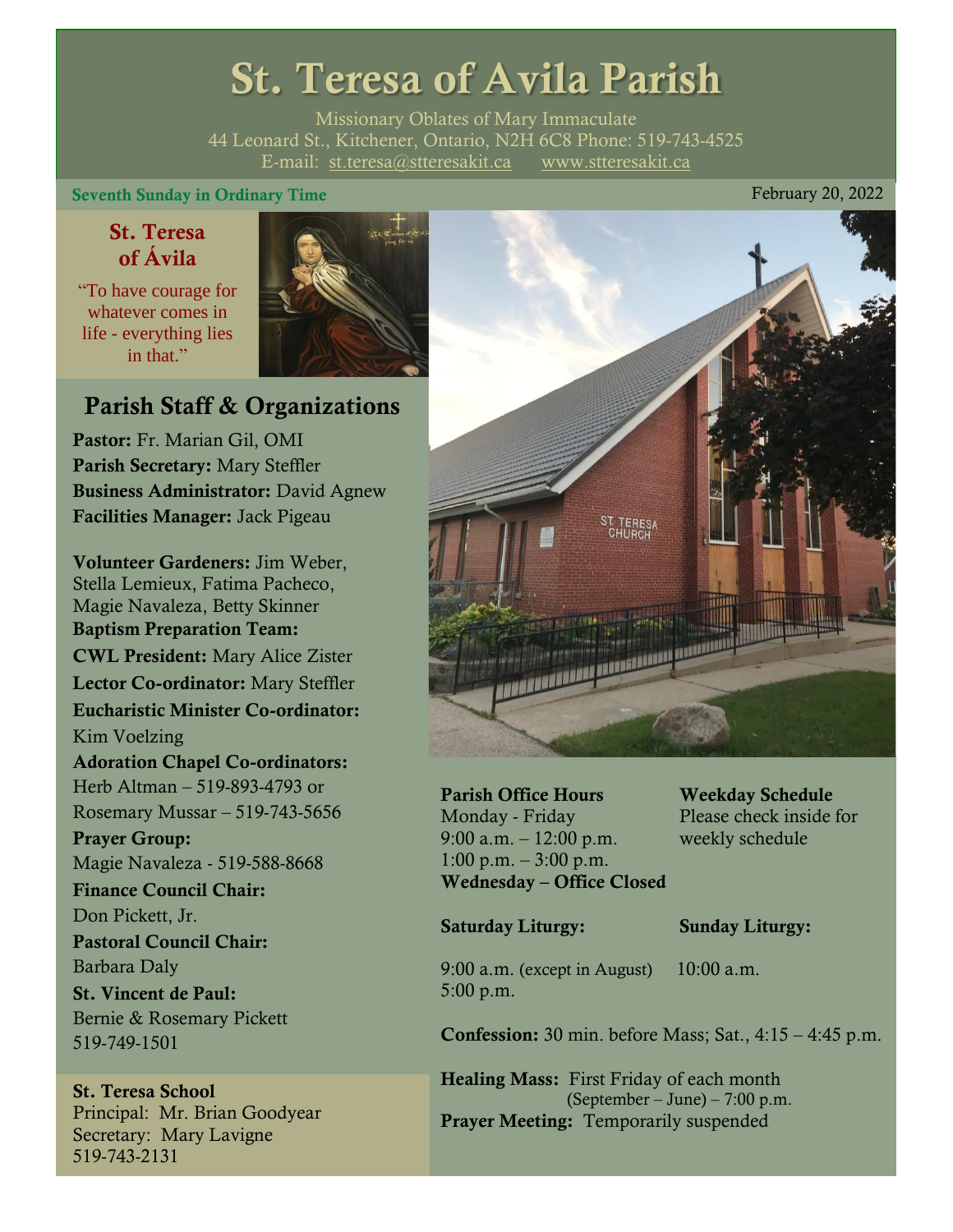# Seventh Sunday in Ordinary Time February 20, 2022

# **Seventh Sunday in Ordinary Time**

Jesus in today's gospel (Luke 6.27-38) tells His disciples: **"Love your enemies, do good to those who hate you, bless those who curse you…"** But there is worse to come: **"To the one who slaps you on one cheek, give the other. To the one who takes your cloak, give your tunic [the rest of your clothes]. Do not ask your property back from the robber."**

# **"If you love those who love you, what credit is that to you?**  Lk 6: 31

Many people desire to have power:

Power that having money gives. Power of being influential, having prestige. Power of the politician. Power of having access to the inside track, "friends" in high places. Power of the blackmailer. Power of the teenage bully in school.

In general it is seen as the ability to force people to do what I want. However, the Gospel today speaks of another kind of power – the power of love and justice. In this power, both the giver and receiver benefit.

### **Thoughts on Today's Gospel**

- Christians must make peace even when they feel that they are victims of those who have struck and hurt them unjustly. This was how the Lord Himself acted. He expects His disciple to follow Him, and in this way cooperate in redeeming His brothers and sisters. (St. John Paul II)
- The enemy is someone I must love. In the heart of God there are no enemies, God has children. We build walls, build barriers and classify people. God has children (Pope Francis)
- We have never preached violence, except the violence of love, which left Christ nailed to a cross, the violence that we must each do to ourselves to overcome our selfishness and such cruel inequalities among us. (Oscar Romero)
- We shall love, forgive and embrace others only if our heart is magnified by our love for Christ. (Fr. Josep M. Bombardó)

**"I had many friends to help me to fall; but as to rising again, I was so much left to myself, that I wonder now, I was not always on the ground."** 

St. Teresa of Ávila

Diocese of Hamilton Prayer Calendar

February 21 – Rev. Jerry Punnassery, C.M.I. February 22 – Rev. Nishil Varghese, C.M.I. February 23 – Society of the Sacred Heart of Jesus (R.S.J.C.) February 24 – Very Rev. Cornelius O'Mahony, E.V. February 25 – Rev. Felix Nwatu February 26 – Rev. Piotr (Peter) Machnacki, S.A.C. February 27– Eighth Sunday in Ordinary Time

## **Vocations**

#### **Seventh Sunday in Ordinary Time February 20, 2022**

The Lord Calls us to do God's Will. Pray that you may know God's Will in your life; especially, if you have the inclination that you are being called to the ordained or consecrated life. If God is calling you to be a priest, religious or deacon, contact Bishop Wayne Lobsinger, Director of Vocations and Priestly Formation, Diocese of Hamilton - (905-528-7988).

[vocations@hamiltondiocese.com](mailto:vocations@hamiltondiocese.com)  <https://hamiltondiocese.com/vocations/>

# *Serra Prayer for Vocations*

O God, Who wills not the death of a sinner, but rather that he be converted and live, grant we beseech You, through the intercession of the Blessed Mary ever Virgin, Saint Joseph her spouse, Saint Junipero Serra, and all the saints, an increase of labourers for Your church, fellow labourers with Christ to spend and consume themselves for souls, through the same Jesus Christ, Your Son, Who lives and reigns with You in the unity of the Holy Spirit, One God forever and ever. Amen.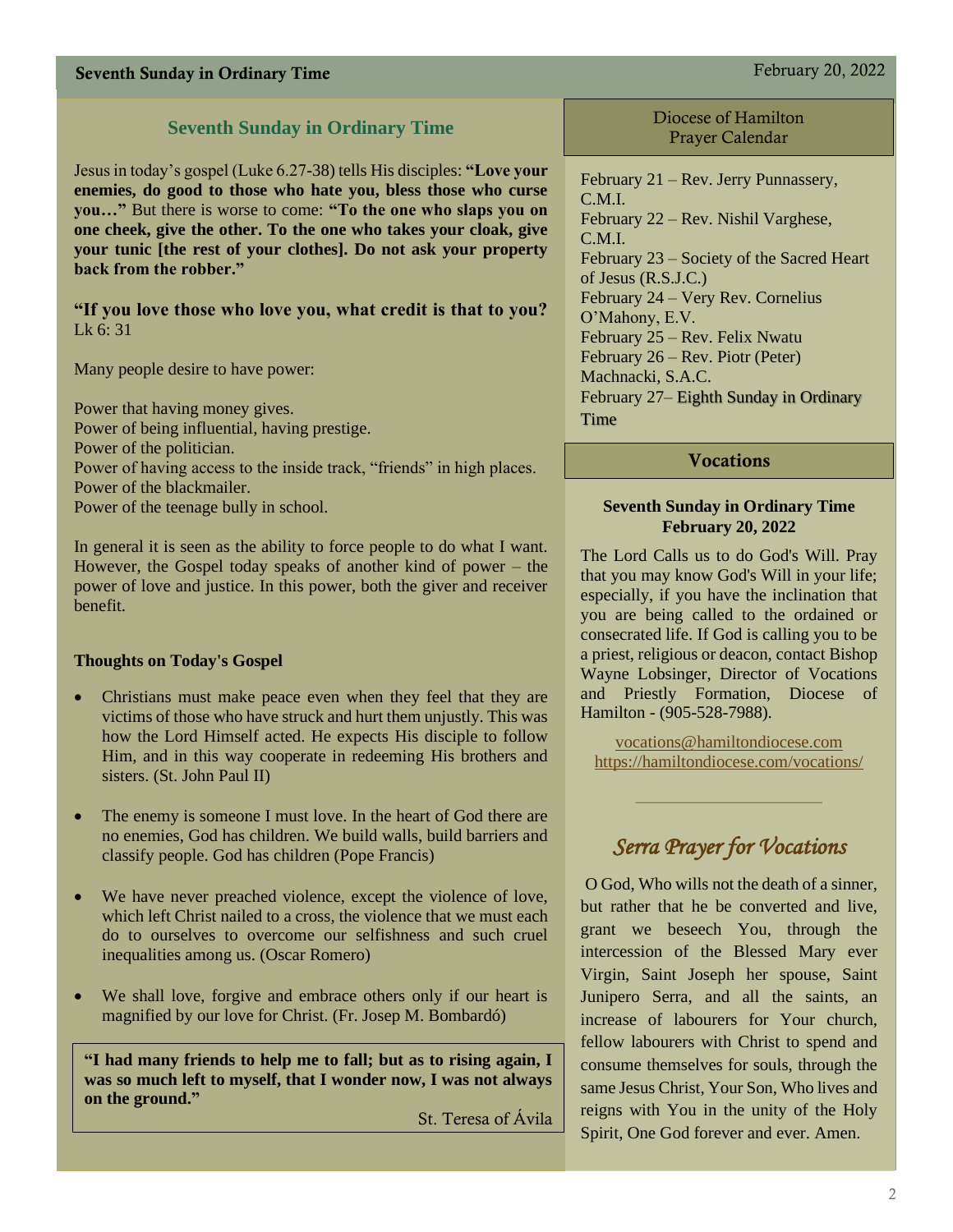# Seventh Sunday in Ordinary Time February 20, 2022

**Preparing for Confirmation and First Communion & Reconciliation –** *Important Dates:*

#### **Confirmation –**

**Feb. 23, 2022 at 7:00 p.m**. – Catechetical Session 3: *"Eucharist* – *the gift of God's Love"* (parents & candidates)

**March 9, 2022 at 7:00 p.m.** – Catechetical Session 4: *"Confirmed in the Spirit"* (parents & candidates)

**First Reconciliation and First Communion** – **Feb. 24, 2022 at 7:00 p.m. –** Catechetical Session 3: "Discovering the gift of the Eucharist" – Part II *(parents & candidates)*

**March 6, 2022 at 10:00 a.m.** *– Holy Mass – blessing of the Rosary and Medallions* (parents and candidates)

**The Divine Mercy Chapel** – Adoration of the Most Blessed Sacrament has resumed in the Divine Mercy Chapel, **Monday to Friday, 9 a.m. to 8 p.m.** We look forward to our Adorers continuing with their hours, however, we will once again be limited to 2 people in the chapel, in order to adhere to Covid protocols. As we have been doing in the past, if there are more than 2 people, those visiting (not the scheduled Adorer), are most welcome to spend time in prayer in the narthex. Please see the Chapel Guidelines as you enter the chapel. To sign up, please call the parish office at 519-743-4525.

**Mass Intentions for 2022** – The offering of Mass for the deceased, the sick, a personal intention, in thanksgiving, a special intention such as an anniversary, birthday, etc. is an act of deep faith and a most excellent way of remembering a loved one. Please call the parish office if you would like to request a Mass.

**Children's Choir** – Our parish is organizing a Children's Choir. Those who would like to join this group and develop their talents, are asked to please contact our parish office. The deadline for registration is June 30, 2022.

# **Mass Intentions February 21, 2022 – February 27, 2022**

Tuesday, February 22, 2022 – **7:00 p.m.** *Feast of the Chair of St. Peter the Apostle*  **+Julia Micko –** *Chris Hennebry & Family*

Wednesday, February 23, 2022 – **8:30 a.m.** *Memorial of St. Polycarp, Bishop and Martyr*  **+ Brenda Haskins** *– Jean Giles*

Thursday, February 24, 2022 – **8:30 a.m. Holy Souls –** *Magie & Marlowe*

Friday, February 25, 2022 – **8:30 a.m.** **+ Howard & + Catherine Kurt –** *Moser Family*

Saturday, February 26, 2022 – **9:00 a.m.** – **+ Brenda Haskins –** *CWL* **5:00 p.m.** – **+ Marie Miller** – *Larry & Helen Miller*

Sunday, February 27, 2022 – **10:00 a.m.** – **Eighth Sunday in Ordinary Time** –Year C – **Parishioners of St. Teresa Parish** 

#### Live-streaming on Zoom

The **10 a.m. Sunday Mass** will be live-streamed. To join Father, click on the following link: <https://zoom.us/j/5887658626> Password: 274733

#### Daily Readings:

Lectors may find daily readings at this link: [https://readings.livingwithchrist.ca](https://readings.livingwithchrist.ca/)

# *Family Day*

The Parish Office will be closed on Monday, February 21, 2022 to observe Family Day and reopen on Tuesday, February 22, 2022 at 9:00 a.m.

*Happy Family Day Weekend!*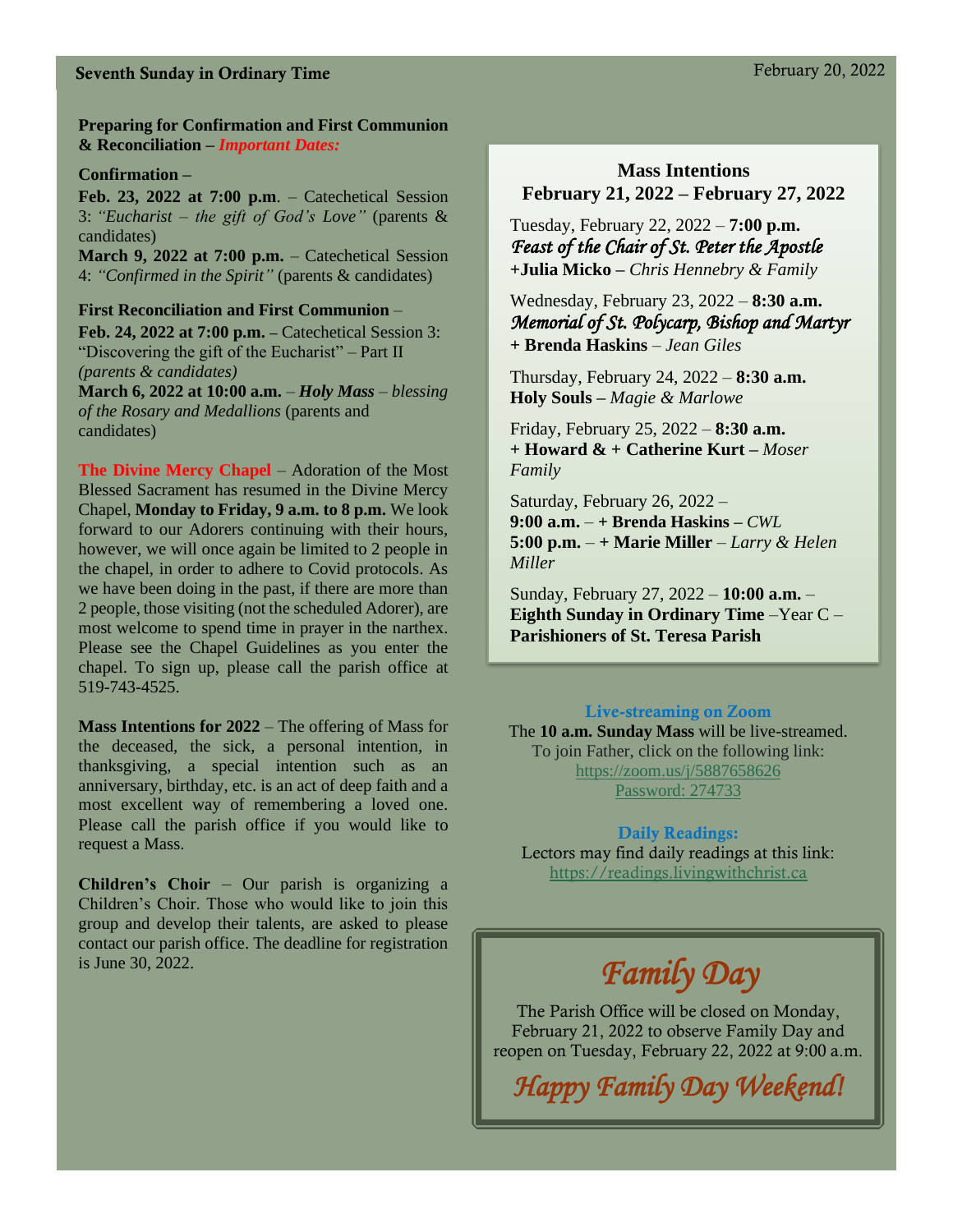# **Stewardship Report**

It is a wonderful blessing to be able to gather, as a parish community, in the church, albeit at a reduced capacity. We would ask you to continue to keep our parish in your prayers and prayerfully consider continuing your donations.

We have several ways to support our parish –

### **Pre-Authorized Giving**

A digital copy of the form may be found on our parish website. Simply print the form and complete it. For those unable to print the digital copy, please contact the Parish Office. Completed forms can be returned to the Parish Office via the slot in the Parish Office door or can be mailed to: St Teresa of Avila Parish, 44 Leonard St., Kitchener, ON N2H 6C8

### **E-Transfer**

To donate through E-Transfer, please use the following email account:

stteresakitchener@hamiltondiocese.com

## **CanadaHelps**

To support our parish via **credit card** or **PayPal** please visit **canadahelps.org** You can access our parish directly by following this link:

## **[https://www.canadahelps.org/en/charities/1191104](https://www.canadahelps.org/en/charities/119110450RR0053-st-teresas-parish/) [50RR0053-st-teresas-parish/](https://www.canadahelps.org/en/charities/119110450RR0053-st-teresas-parish/)**

Please note that donations made through the CanadaHelps website, will receive a tax receipt directly from CanadaHelps, via email.

If you are attending Mass, donations may be placed in the collection basket, during the Offertory, which is once again taken up at the usual time.

Gifts may also be sent directly to our parish through the mail: **St. Teresa of Avila Parish, 44 Leonard St., Kitchener, ON N2H 6C8** or you may drop off **cash or cheque,** securely, at the Parish Office, through the mail slot in the wooden door, behind the white storm door. Please be sure to include your name, address and phone number or use your donation envelope.

**Continuing support of our parish is an act of generosity and faith. We are very grateful for any contributions you may be able to make at this time.**

|  | <b>Stewardship Report February 13, 2022</b> |  |
|--|---------------------------------------------|--|
|--|---------------------------------------------|--|

| Envelopes                | \$1395.00 |
|--------------------------|-----------|
|                          | \$70.00   |
| Building and Maintenance | \$200.00  |
| Initial Offering         | \$5.00    |



**CWL -** Reminder to our members that membership dues of \$25.00 for 2022 are due. We have received dues from more than 1/2 of our members but hope that we

can receive the remainder soon. Please place your membership in an envelope with your name and CWL membership written on it and place it in the collection basket.



# **DIOCESE OF HAMILTON**

**Join us February 24, 2022 – 7:00 – 9:00 PM for "After the Storm: Building the Pope Francis Village"**, part of the **Reel Justice Film Festival**! The film documents the transformational journey of 550 families in Tacloban, Philippines following the devastation of Super Typhoon Haiyan in 2013. In the aftermath of this natural disaster, Development and Peace – Caritas Canada, supporting local organizations, transformed a piece of land into new homes, a new community, and new lives. This documentary is a celebration of the fruits of your solidarity with our brothers and sisters in the Global South. The **Reel Justice Film Festival** is a partnership between Development & Peace and the Bishop Farrell Library & Archives. Visit us online at [https://reeljusticefilmfestival.wordpress.com/](https://can01.safelinks.protection.outlook.com/?url=https%3A%2F%2Freeljusticefilmfestival.wordpress.com%2F&data=04%7C01%7CEmily.Lukasik%40devp.org%7Ce35b48a1ea914b6eb29408d9d562bdd7%7C0c1bd799874b4d7ab4424e9353c4d591%7C1%7C0%7C637775442411127920%7CUnknown%7CTWFpbGZsb3d8eyJWIjoiMC4wLjAwMDAiLCJQIjoiV2luMzIiLCJBTiI6Ik1haWwiLCJXVCI6Mn0%3D%7C2000&sdata=QbN60tgbNxLy5eaCiUWLElX%2BIFaML79WwxTMAy38AQs%3D&reserved=0) to view our 2022 schedule or to secure your spot at any of our virtual screenings!

**Mount Mary Immaculate Retreat Centre** is now open and accepting group and personal retreat bookings for 2022! With a large chapel and acres of untouched green space, Mount Mary is an ideal location for those seeking a retreat experience. Groups of all types are welcome for a day or for an overnight stay. Individuals are also welcome to book out the "Cottage" for a personal retreat experience. For more information, please visit: [www.mountmary.ca](http://www.mountmary.ca/)